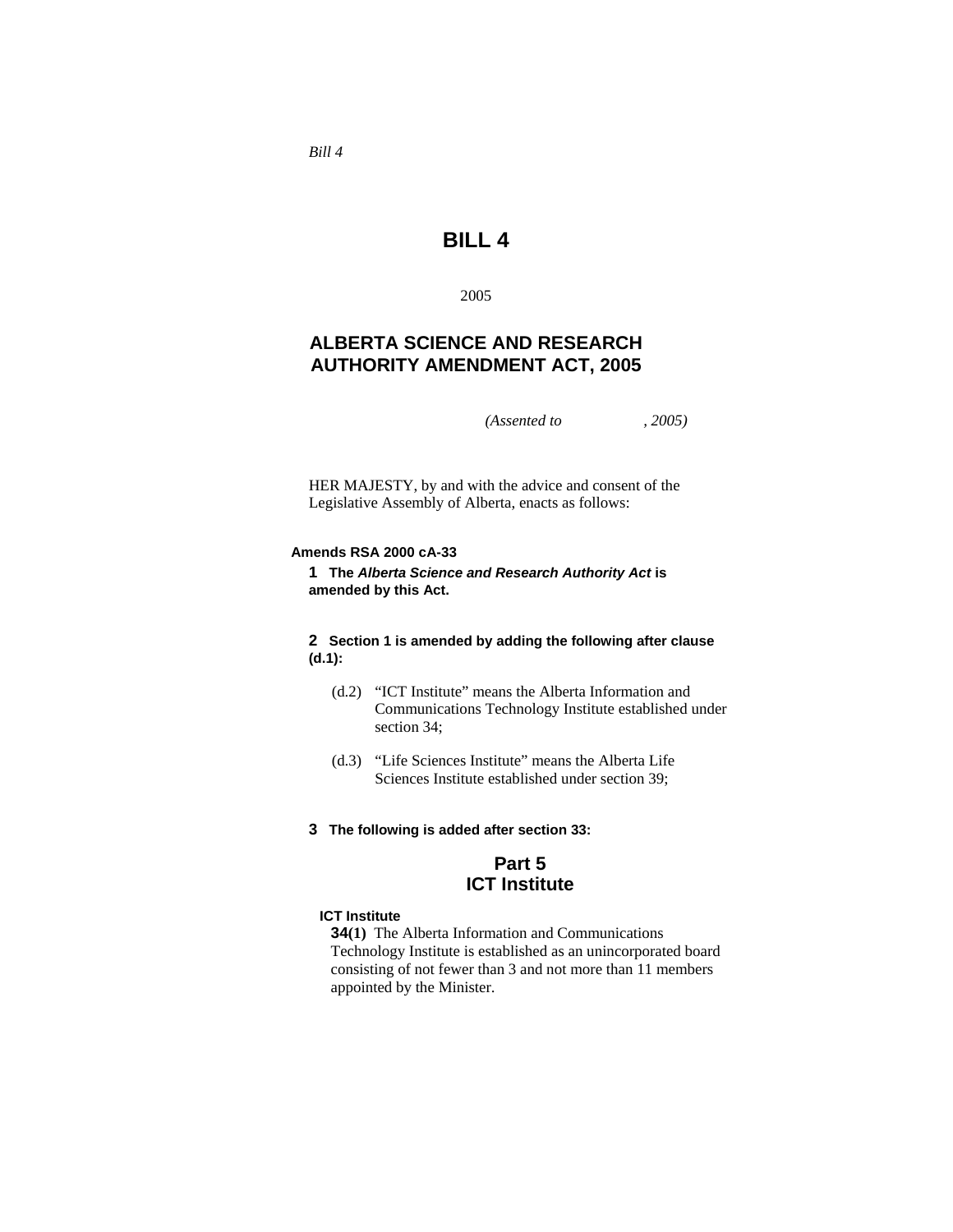**(2)** Persons appointed under subsection (1) must include at least one member of the Legislative Assembly.

**(3)** The Minister must designate a member who is a member of the Legislative Assembly as the chair of the ICT Institute and another member of the ICT Institute as the vice-chair.

**(4)** The Minister may prescribe the terms of office of the members of the ICT Institute and those of the chair and vicechair.

**(5)** The vice-chair must exercise and perform the powers and duties of the chair in the event of the absence or inability to act of the chair or a vacancy in the office of the chair.

#### **Remuneration**

**35** The members of the ICT Institute who are not employees of the Government may be paid remuneration and may receive reasonable travelling and living expenses while away from their ordinary places of residence in the course of their duties as members of the ICT Institute at the rates prescribed by the Minister.

## **Purposes**

**36** The ICT Institute

- (a) may compile, assess and disseminate information on science, engineering and technology related to information and communications technology,
- (b) must, at the request of the Authority or the Minister, advise the Authority or the Minister on questions of science, engineering and technology related to information and communications technology, and
- (c) must provide recommendations on applications for grants related to information and communications technology assigned to it by the Authority or the Minister.

## **Bylaws**

**37(1)** The ICT Institute may, with the approval of the Minister, make bylaws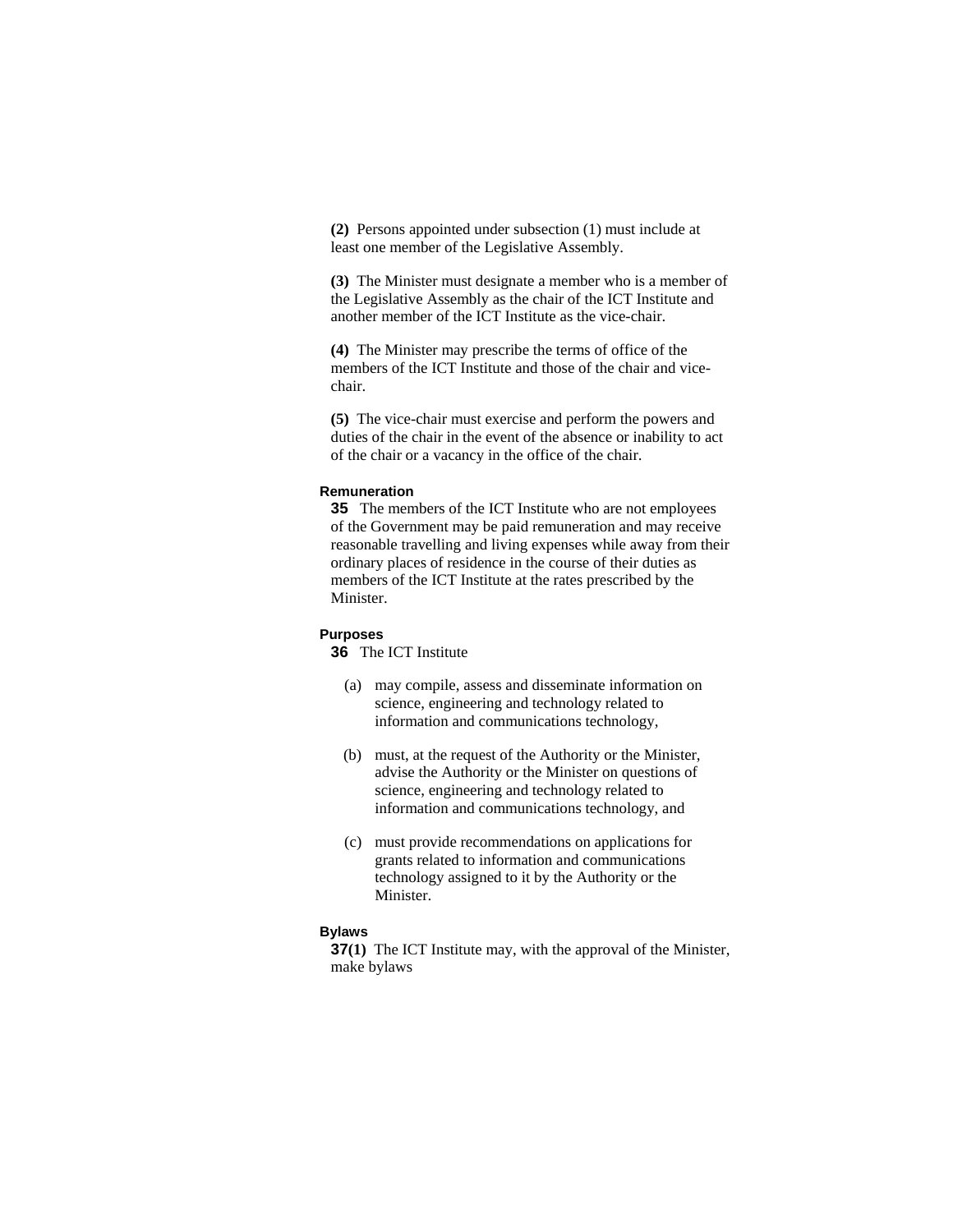- (a) governing the calling of its meetings, the procedure to be used at its meetings, the conduct of business at its meetings, reporting and any other matters as required;
- (b) respecting the making of recommendations on applications for grants.

**(2)** The *Regulations Act* does not apply to the bylaws of the ICT Institute.

#### **Annual report**

**38** The ICT Institute must, after the end of each fiscal year and at any other times required by the Minister, prepare and submit to the Minister a report, in a form satisfactory to the Minister, consisting of a summary of its activities.

## **Part 6 Life Sciences Institute**

#### **Life Sciences Institute**

**39(1)** The Alberta Life Sciences Institute is established as an unincorporated board consisting of not fewer than 3 and not more than 11 members appointed by the Minister.

**(2)** Persons appointed under subsection (1) must include at least one member of the Legislative Assembly.

**(3)** The Minister must designate a member who is a member of the Legislative Assembly as the chair of the Life Sciences Institute and another member of the Life Sciences Institute as the vice-chair.

**(4)** The Minister may prescribe the terms of office of the members of the Life Sciences Institute and those of the chair and vice-chair.

**(5)** The vice-chair must exercise and perform the powers and duties of the chair in the event of the absence or inability to act of the chair or a vacancy in the office of the chair.

#### **Remuneration**

**40** The members of the Life Sciences Institute who are not employees of the Government may be paid remuneration and may receive reasonable travelling and living expenses while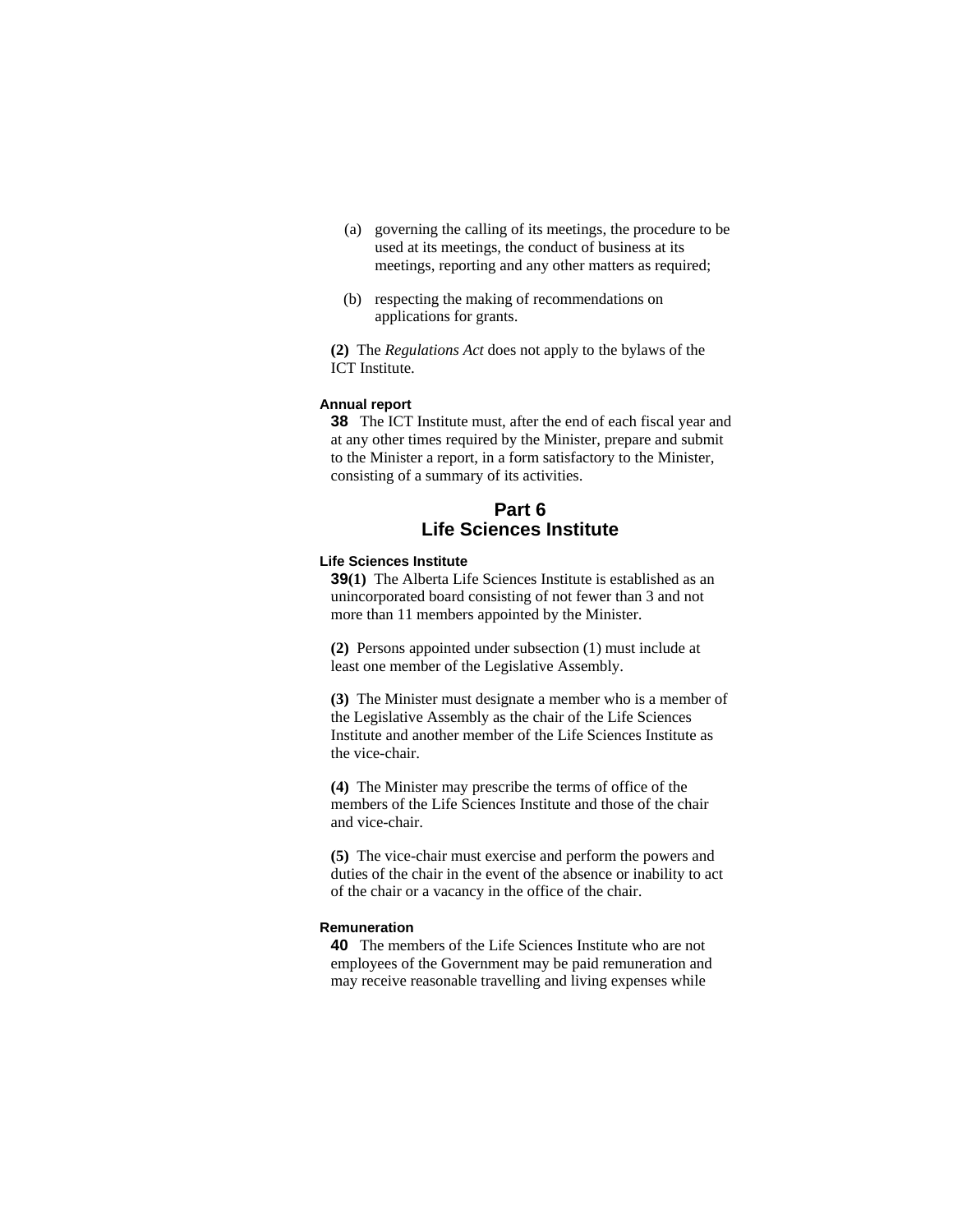away from their ordinary places of residence in the course of their duties as members of the Life Sciences Institute at the rates prescribed by the Minister.

## **Purposes**

- **41** The Life Sciences Institute
	- (a) may compile, assess and disseminate information on science, engineering and technology related to life sciences,
	- (b) must, at the request of the Authority or the Minister, advise the Authority or the Minister on questions of science, engineering and technology related to life sciences, and
	- (c) must provide recommendations on applications for grants related to life sciences assigned to it by the Authority or the Minister.

### **Bylaws**

**42(1)** The Life Sciences Institute may, with the approval of the Minister, make bylaws

- (a) governing the calling of its meetings, the procedure to be used at its meetings, the conduct of business at its meetings, reporting and any other matters as required;
- (b) respecting the making of recommendations on applications for grants.

**(2)** The *Regulations Act* does not apply to the bylaws of the Life Sciences Institute.

### **Annual report**

**43** The Life Sciences Institute must, after the end of each fiscal year and at any other times required by the Minister, prepare and submit to the Minister a report, in a form satisfactory to the Minister, consisting of a summary of its activities.

## **4 This Act comes into force on Proclamation.**